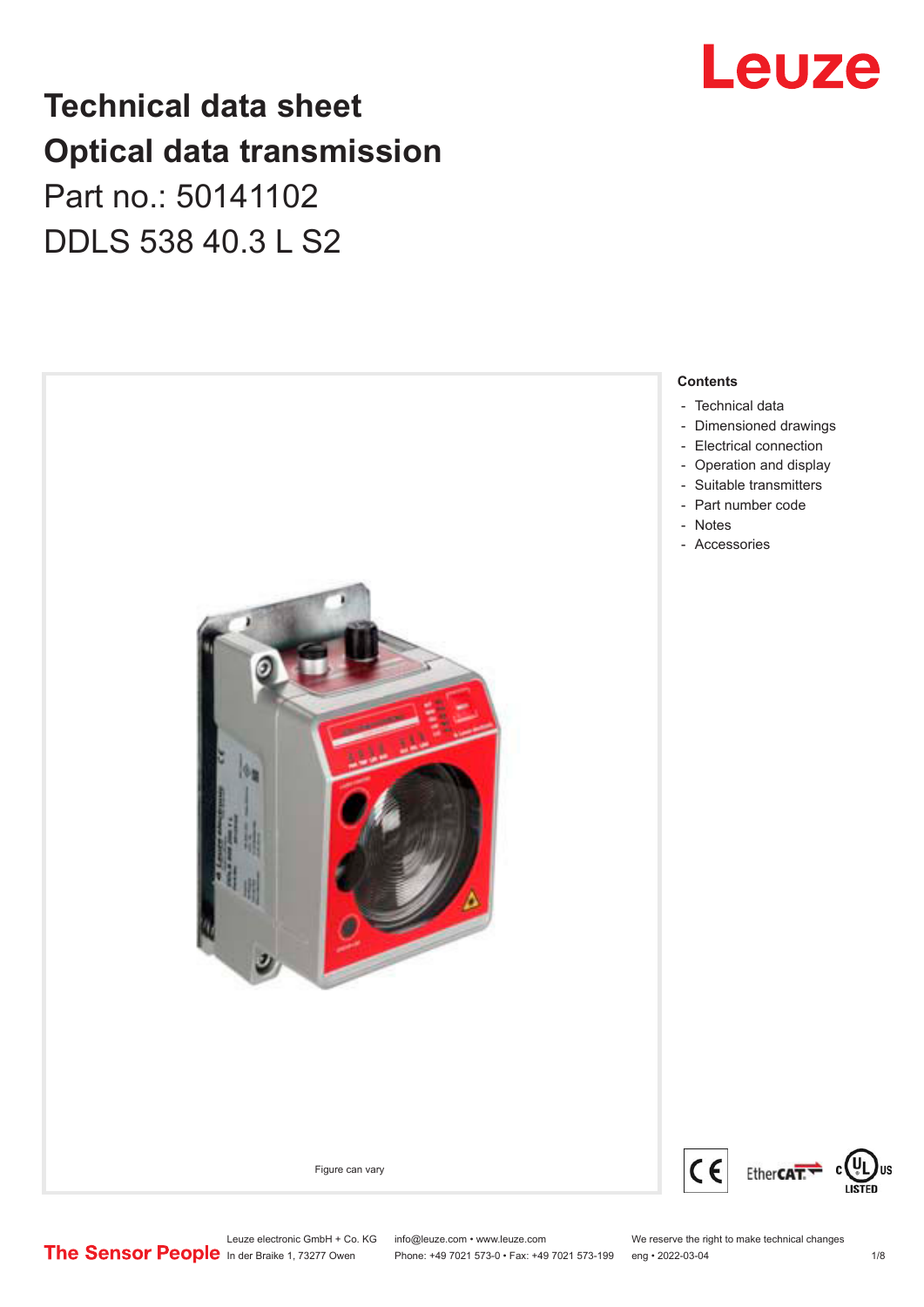### <span id="page-1-0"></span>**Technical data**

## Leuze

| <b>Basic data</b>                              |                                       |
|------------------------------------------------|---------------------------------------|
| <b>Series</b>                                  | <b>DDLS 500</b>                       |
| <b>Special version</b>                         |                                       |
| <b>Special version</b>                         | Integrated laser alignment aid        |
|                                                | Not influenced by reflective surfaces |
|                                                | Operation of parallel light axes      |
|                                                |                                       |
| <b>Optical data</b>                            |                                       |
| <b>Working range</b>                           | 100  40,000 mm                        |
| <b>Light source</b>                            | Laser                                 |
| <b>Transmission frequency</b>                  | F <sub>3</sub>                        |
| Usable opening angle transmitter               | 1 <sup>°</sup>                        |
| <b>Electrical data</b>                         |                                       |
|                                                |                                       |
| Performance data                               |                                       |
| Supply voltage UB                              | 18  30 V, DC                          |
|                                                |                                       |
| Inputs                                         |                                       |
| Number of digital switching inputs             | 1 Piece(s)                            |
|                                                |                                       |
| Outputs                                        |                                       |
| Number of digital switching outputs 1 Piece(s) |                                       |
|                                                |                                       |
| <b>Interface</b>                               |                                       |
| Type                                           | EtherCAT link down 5 ms, EtherCAT     |
|                                                | Safety-over-EtherCAT (FSoE)           |
| <b>Connection</b>                              |                                       |
|                                                |                                       |
| <b>Number of connections</b>                   | 2 Piece(s)                            |
| <b>Connection 1</b>                            |                                       |
| Type of connection                             | Connector                             |
| <b>Designation on device</b>                   | <b>POWER</b>                          |
| <b>Thread size</b>                             | M12                                   |
| <b>Type</b>                                    | Male                                  |
| No. of pins                                    | $5 - pin$                             |
| Encoding                                       | A-coded                               |
|                                                |                                       |
| <b>Connection 2</b>                            |                                       |
| <b>Type of connection</b>                      | Connector                             |
| <b>Designation on device</b>                   | <b>BUS</b>                            |
| <b>Thread size</b>                             | M12                                   |

**Type** Female **No. of pins** 4 -pin **Encoding** D-coded

#### **Mechanical data**

| Dimension (W x H x L)                                                 | 100 mm x 156 mm x 99.5 mm |
|-----------------------------------------------------------------------|---------------------------|
| <b>Housing material</b>                                               | Metal                     |
| Net weight                                                            | 1,185q                    |
|                                                                       |                           |
| <b>Operation and display</b>                                          |                           |
| Type of display                                                       | Bar graph                 |
|                                                                       | <b>LED</b>                |
|                                                                       |                           |
| <b>Environmental data</b>                                             |                           |
| Ambient temperature, operation                                        | $-550 °C$                 |
| Ambient temperature, storage                                          | $-3570 °C$                |
|                                                                       |                           |
| <b>Certifications</b>                                                 |                           |
| Degree of protection                                                  | IP 65                     |
| <b>Certifications</b>                                                 | c UL US                   |
| Test procedure for EMC in accordance EN 1000-6-4                      |                           |
| with standard                                                         | EN 61000-6-2              |
| Test procedure for noise in accordance EN 60068-2-64<br>with standard |                           |
| Test procedure for oscillation in<br>accordance with standard         | EN 60068-2-6              |
| Test procedure for shock in                                           | EN 60068-2-27             |
| accordance with standard                                              |                           |
| <b>Classification</b>                                                 |                           |
|                                                                       |                           |
| <b>Customs tariff number</b>                                          | 85365019                  |
| <b>ECLASS 5.1.4</b>                                                   | 19039001                  |
| <b>ECLASS 8.0</b>                                                     | 19179090                  |
| <b>ECLASS 9.0</b>                                                     | 19179090                  |
| <b>ECLASS 100</b>                                                     | 10170000                  |

| EGLASS 8.0        | 19179090 |
|-------------------|----------|
| <b>ECLASS 9.0</b> | 19179090 |
| ECLASS 10.0       | 19179090 |
| ECLASS 11.0       | 19179090 |
| ECLASS 12.0       | 19179090 |
| <b>ETIM 5.0</b>   | EC000515 |
| <b>ETIM 6.0</b>   | EC000515 |
| <b>ETIM 7.0</b>   | EC000310 |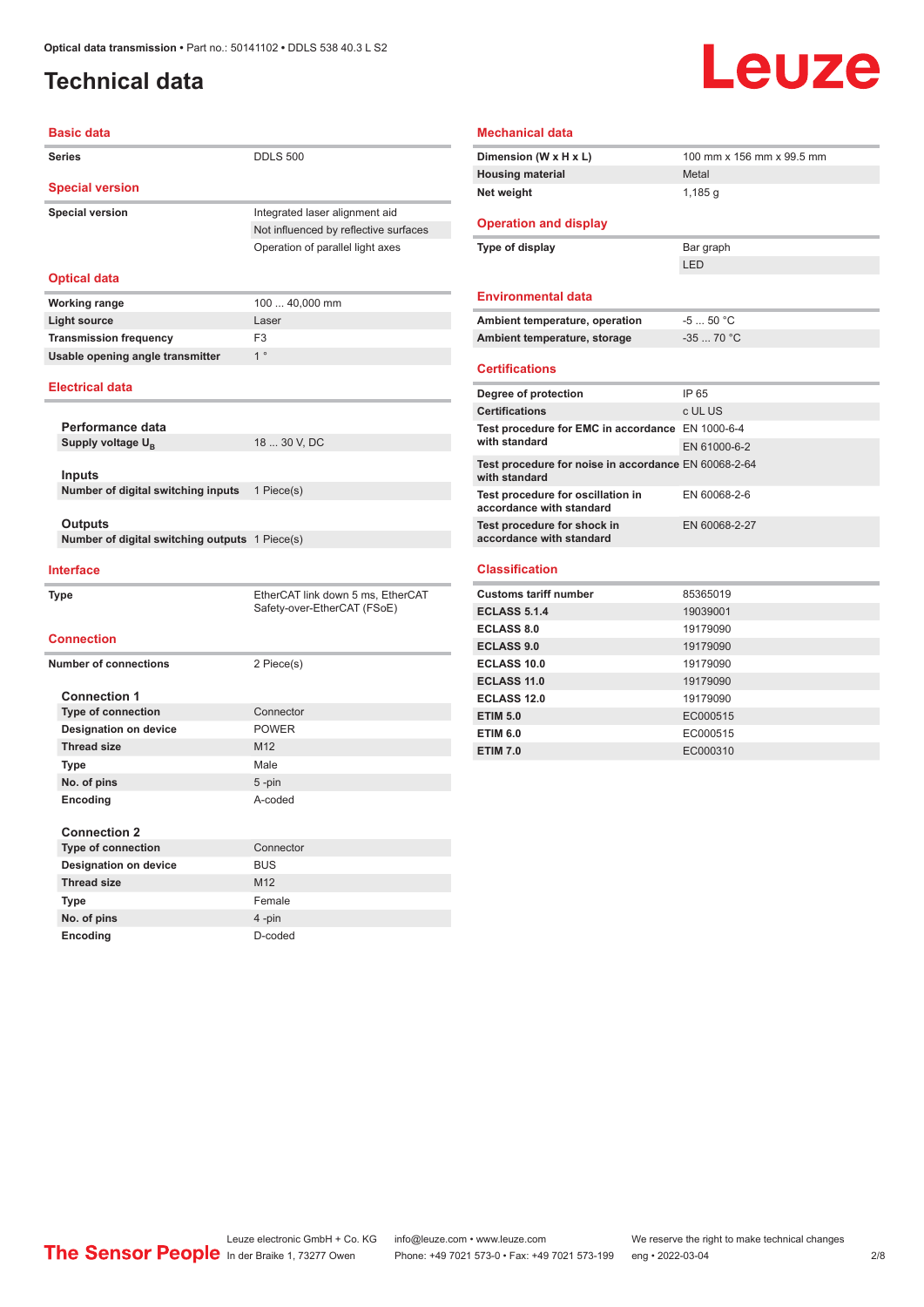#### <span id="page-2-0"></span>**Dimensioned drawings**

All dimensions in millimeters







A Center axis of transmitter and alignment laser

B Center axis of transmitter and receiver

C Center axis of receiver

## Leuze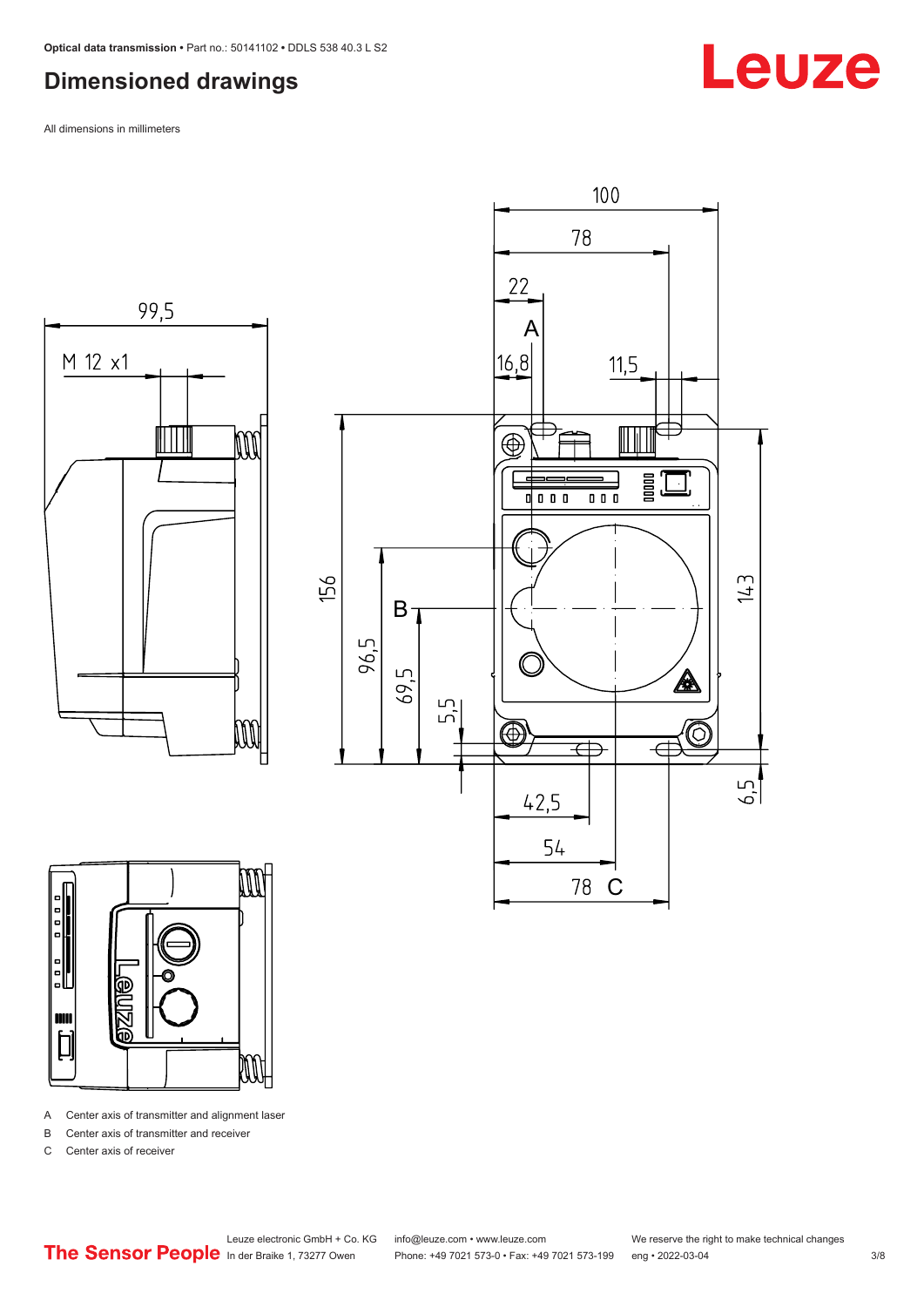#### <span id="page-3-0"></span>**Electrical connection**

| <b>Connection 1</b> | <b>POWER</b>   |
|---------------------|----------------|
| <b>Function</b>     | Signal IN      |
|                     | Signal OUT     |
|                     | Voltage supply |
| Type of connection  | Connector      |
| <b>Thread size</b>  | M12            |
| <b>Type</b>         | Male           |
| <b>Material</b>     | Metal          |
| No. of pins         | $5 - pin$      |
| Encoding            | A-coded        |

#### **Pin Pin assignment**

| и                       | <b>VIN</b>       |  |
|-------------------------|------------------|--|
| $\overline{\mathbf{2}}$ | IO <sub>1</sub>  |  |
| 3                       | GND              |  |
| $\overline{4}$          | IO <sub>2</sub>  |  |
| 5                       | <b>FE/SHIELD</b> |  |

#### $FE$  $\Leftrightarrow$ 1 2 4 5

#### **Connection 2 BUS**

| <b>Function</b>           | <b>BUS IN</b> |
|---------------------------|---------------|
| <b>Type of connection</b> | Connector     |
| <b>Thread size</b>        | M12           |
| <b>Type</b>               | Female        |
| <b>Material</b>           | Metal         |
| No. of pins               | 4-pin         |
| Encoding                  | D-coded       |

| Pin | <b>Pin assignment</b> |  |
|-----|-----------------------|--|
|     | TD+                   |  |
|     | $RD+$                 |  |
| ∍   | TD-                   |  |
|     | RD-                   |  |

### **Operation and display**

| <b>LED</b>     |            | <b>Display</b>           | <b>Meaning</b>                                    |
|----------------|------------|--------------------------|---------------------------------------------------|
| 1              | <b>AUT</b> | Off                      | Operating mode not active                         |
|                |            | Green, continuous light  | Operating mode 'Automatic'                        |
| $\overline{2}$ | <b>MAN</b> | Off                      | Operating mode not active                         |
|                |            | Green, continuous light  | Operating mode 'Manual'                           |
| 3              | <b>ADJ</b> | Off                      | Operating mode not active                         |
|                |            | Green, continuous light  | Operating mode 'Adjust'                           |
| 4              | <b>LAS</b> | Off                      | Operating mode not active                         |
|                |            | Green, continuous light  | Operating mode 'Alignment-laser mounting support' |
| 5              | <b>LLC</b> | Off                      | Operating mode not active                         |
|                |            | Green, continuous light  | LLC without interruption                          |
|                |            | Red, continuous light    | LLC interrupted at least once                     |
| 6              | <b>PWR</b> | Off                      | No supply voltage                                 |
|                |            | Green, flashing          | Device ok, initialization phase                   |
|                |            | Green, continuous light  | Data transmission active                          |
|                |            | Red, flashing            | Data transmission interrupted                     |
|                |            | Red, continuous light    | Device error                                      |
| 7              | <b>TMP</b> | Off                      | Operating temperature OK                          |
|                |            | Orange, continuous light | Operating temperature critical                    |



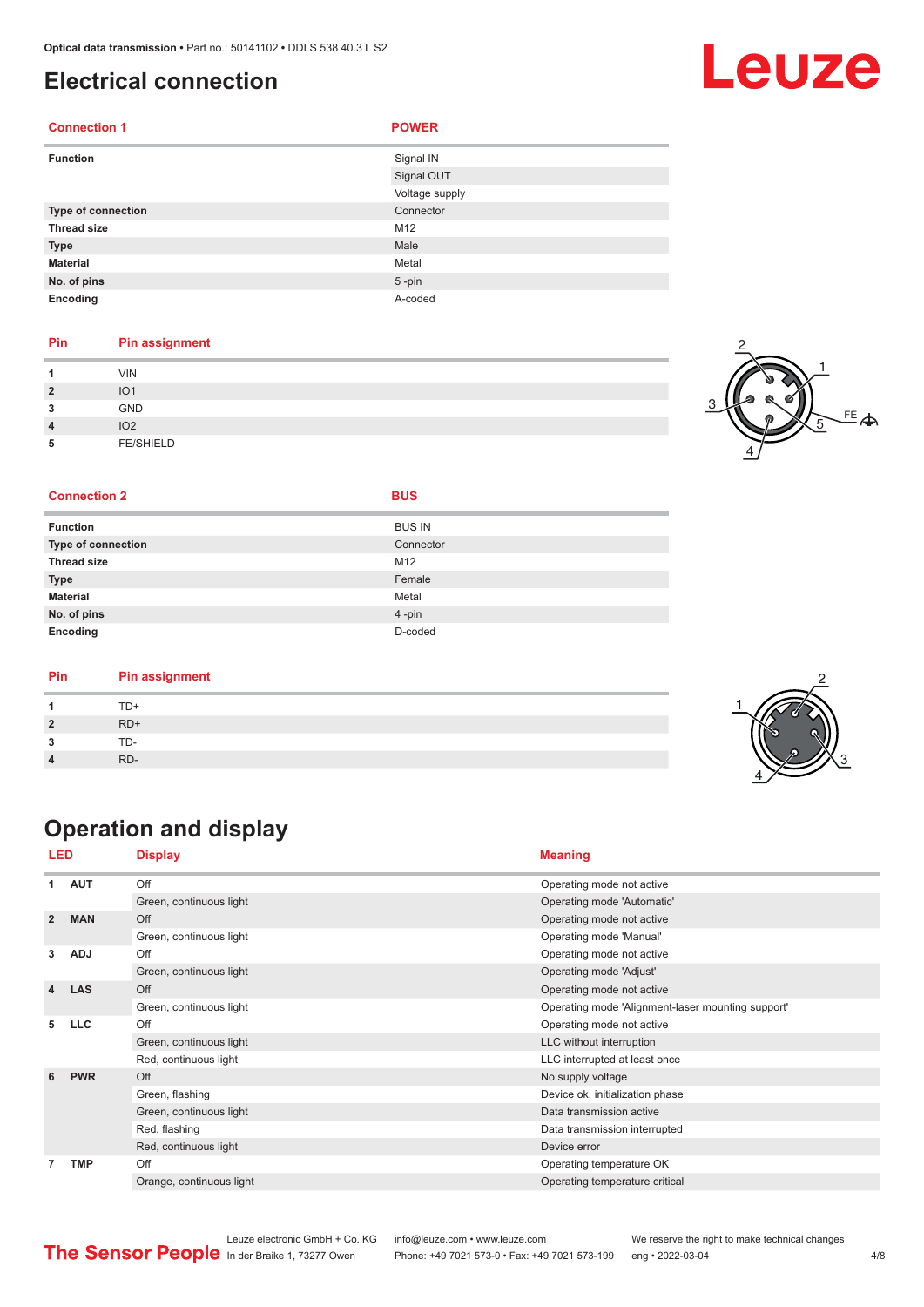#### <span id="page-4-0"></span>**Operation and display**



| LED     |                                 | <b>Display</b>              | <b>Meaning</b>                                                |
|---------|---------------------------------|-----------------------------|---------------------------------------------------------------|
|         | <b>TMP</b>                      | Red, continuous light       | Operating temperature exceeded or not met                     |
| 8       | <b>LSR</b>                      | Off                         | With function reserve                                         |
|         |                                 | Orange, continuous light    | Device OK, warning set                                        |
| 9       | <b>MAS</b>                      | Off                         | Installation on slave side                                    |
|         |                                 | Green, continuous light     | Installation on master side                                   |
| $10-10$ | <b>OLK</b>                      | Off                         | Fault                                                         |
|         |                                 | Green, continuous light     | No data transmission                                          |
|         |                                 | Orange, continuous light    | Data transmission active                                      |
| 11      | <b>ERL</b>                      | Off                         | Link OK                                                       |
|         |                                 | Orange, continuous light    | Missing link (Ethernet cable connection) on the second device |
|         |                                 | Red, continuous light       | No cable-connected link to the connected device               |
| 12      | <b>LINK</b>                     | Off                         | No cable-connected link to the connected device               |
|         |                                 | Green, continuous light     | Link OK                                                       |
|         |                                 | Orange, continuous light    | Data transmission active                                      |
| 13      | <b>SIGNAL</b><br><b>QUALITY</b> | 2 red, 2 orange and 4 green | Received signal level                                         |

#### **Suitable transmitters**

| Part no. | <b>Designation</b> | <b>Article</b>               | <b>Description</b>                                                                                                                                                                         |
|----------|--------------------|------------------------------|--------------------------------------------------------------------------------------------------------------------------------------------------------------------------------------------|
| 50141103 | DDLS 538 40.4 L S2 | Optical data<br>transmission | Special version: Operation of parallel light axes, Integrated laser alignment<br>aid, Not influenced by reflective surfaces<br>Working range: 100  40,000 mm<br>Connection: Connector, M12 |

#### **Part number code**

Part designation: **DDLS 5XXX YYY.Z A B CC**

| <b>DDLS</b> | Optical transceiver for digital data transmission                                                                                                                                                                                                                         |
|-------------|---------------------------------------------------------------------------------------------------------------------------------------------------------------------------------------------------------------------------------------------------------------------------|
| 5XXX        | <b>Series</b><br>508i: without integrated web server for remote diagnostics<br>508i: with integrated web server for remote diagnostics<br>538: without integrated web server for remote diagnostics (EtherCAT)<br>548i: with integrated web server for remote diagnostics |
| <b>YYY</b>  | Range for data transmission in m                                                                                                                                                                                                                                          |
| z           | Frequency of the transmitter<br>0: Frequency F0<br>1: Frequency F1<br>2: Frequency F2<br>3: Frequency F3<br>4: Frequency F4                                                                                                                                               |
| A           | Option<br>L: integrated laser alignment aid (for transmitter/receiver)<br>n/a: standard                                                                                                                                                                                   |
| B           | <b>Special equipment</b><br>H: With heating<br>n/a: no special equipment                                                                                                                                                                                                  |
| <b>CC</b>   | Special equipment<br>S2: Optimized for EtherCAT transmission<br>n/a: no special equipment                                                                                                                                                                                 |



 $\&$  A list with all available device types can be found on the Leuze website at www.leuze.com.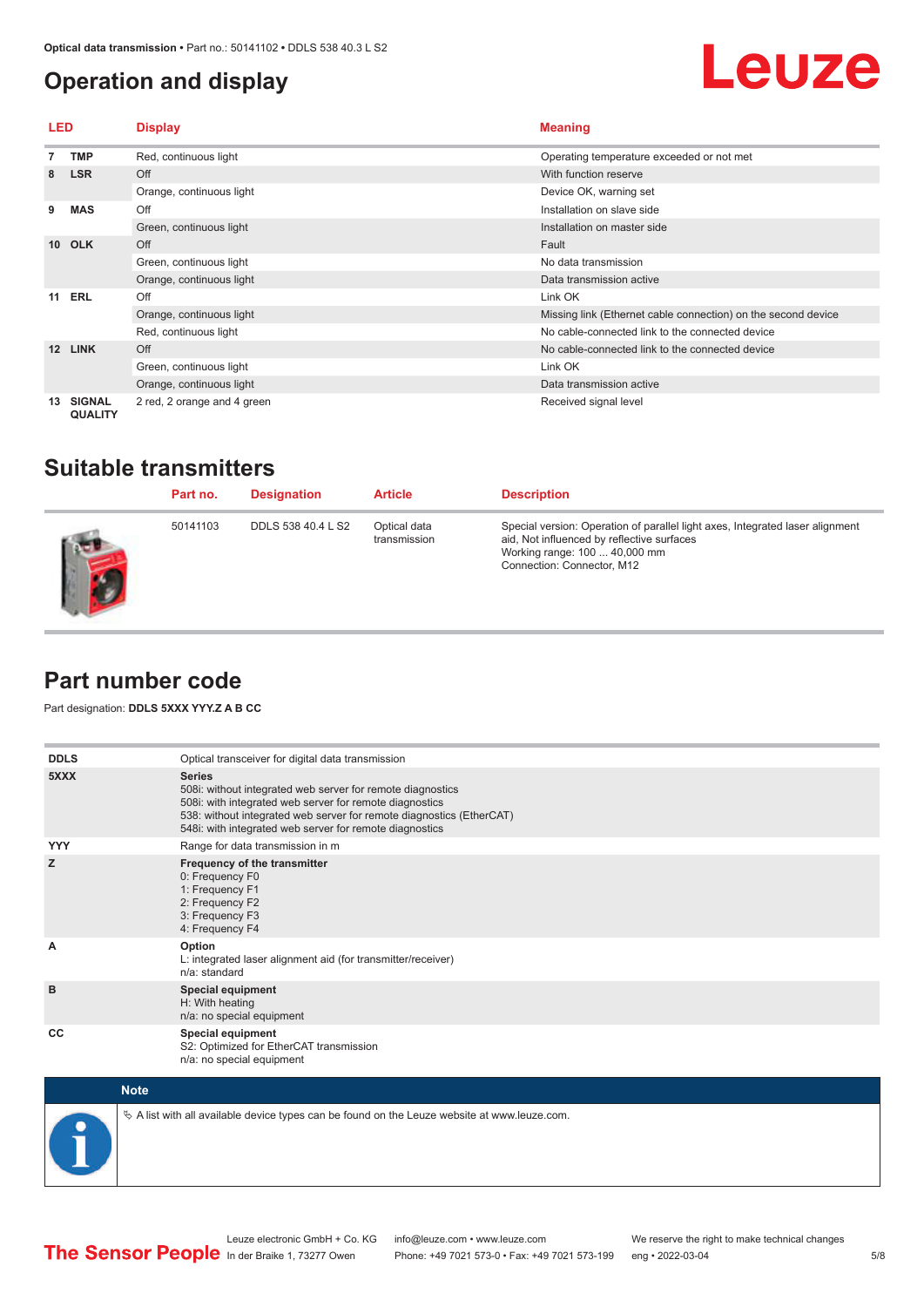#### **Notes**

# Leuze

#### **Observe intended use!**

**For UL applications:**

 $\ddot{\phi}$  This product is not a safety sensor and is not intended as personnel protection.

 $\&$  The product may only be put into operation by competent persons.

 $\%$  Only use the product in accordance with its intended use.

| $\%$ For UL applications, use is only permitted in Class 2 circuits in accordance with the NEC (National Electric Code).                                                                                                                                                                                                                    |
|---------------------------------------------------------------------------------------------------------------------------------------------------------------------------------------------------------------------------------------------------------------------------------------------------------------------------------------------|
|                                                                                                                                                                                                                                                                                                                                             |
| <b>ATTENTION! INVISIBLE LASER RADIATION - CLASS 1M LASER PRODUCT</b>                                                                                                                                                                                                                                                                        |
| Do not expose users of telescopic optics!<br>The device satisfies the requirements of IEC 60825-1:2007 (EN 60825-1:2007) safety regulations for a product of laser class 1M as well as the<br>U.S. 21 CFR 1040.10 regulations with deviations corresponding to "Laser Notice No. 50" from June 24, 2007.                                    |
| $\&$ Do not expose users of telescopic optics!<br>The device satisfies the requirements of IEC 60825-1:2007 (EN 60825-1:2007) safety regulations for a product of laser class 1M as well as the<br>U.S. 21 CFR 1040.10 regulations with deviations corresponding to "Laser Notice No. 50" from June 24, 2007.                               |
| $\&$ Looking into the beam path for extended periods using telescope optics may damage the eye's retina. Never look using telescope optics into the laser<br>beam or in the direction of reflecting beams.                                                                                                                                  |
| $\&$ CAUTION! The use of operating and adjusting devices other than those specified here or the carrying out of differing procedures may lead to dangerous<br>exposure to radiation!<br>The use of optical instruments or devices (e.g., magnifying glasses, binoculars) in combination with the device increases the danger of eye damage. |
| $\&$ Observe the applicable statutory and local laser protection regulations.                                                                                                                                                                                                                                                               |

 $\%$  The device must not be tampered with and must not be changed in any way. There are no user-serviceable parts inside the device. Repairs must only be performed by Leuze electronic GmbH + Co. KG.

#### **ATTENTION! LASER RADIATION – CLASS 1 LASER PRODUCT (alignment laser)**

The device satisfies the requirements of IEC 60825-1:2007 (EN 60825-1:2007) safety regulations for a product of **laser class 1** as well as the U.S. 21 CFR 1040.10 regulations with deviations corresponding to "Laser Notice No. 50" from June 24, 2007.

ª The device satisfies the requirements of IEC 60825-1:2007 (EN 60825-1:2007) safety regulations for a product of **laser class 1** as well as the U.S. 21 CFR 1040.10 regulations with deviations corresponding to "Laser Notice No. 50" from June 24, 2007.

- $\%$  Observe the applicable statutory and local laser protection regulations.
- $\&$  The device must not be tampered with and must not be changed in any way. There are no user-serviceable parts inside the device. Repairs must only be performed by Leuze electronic GmbH + Co. KG.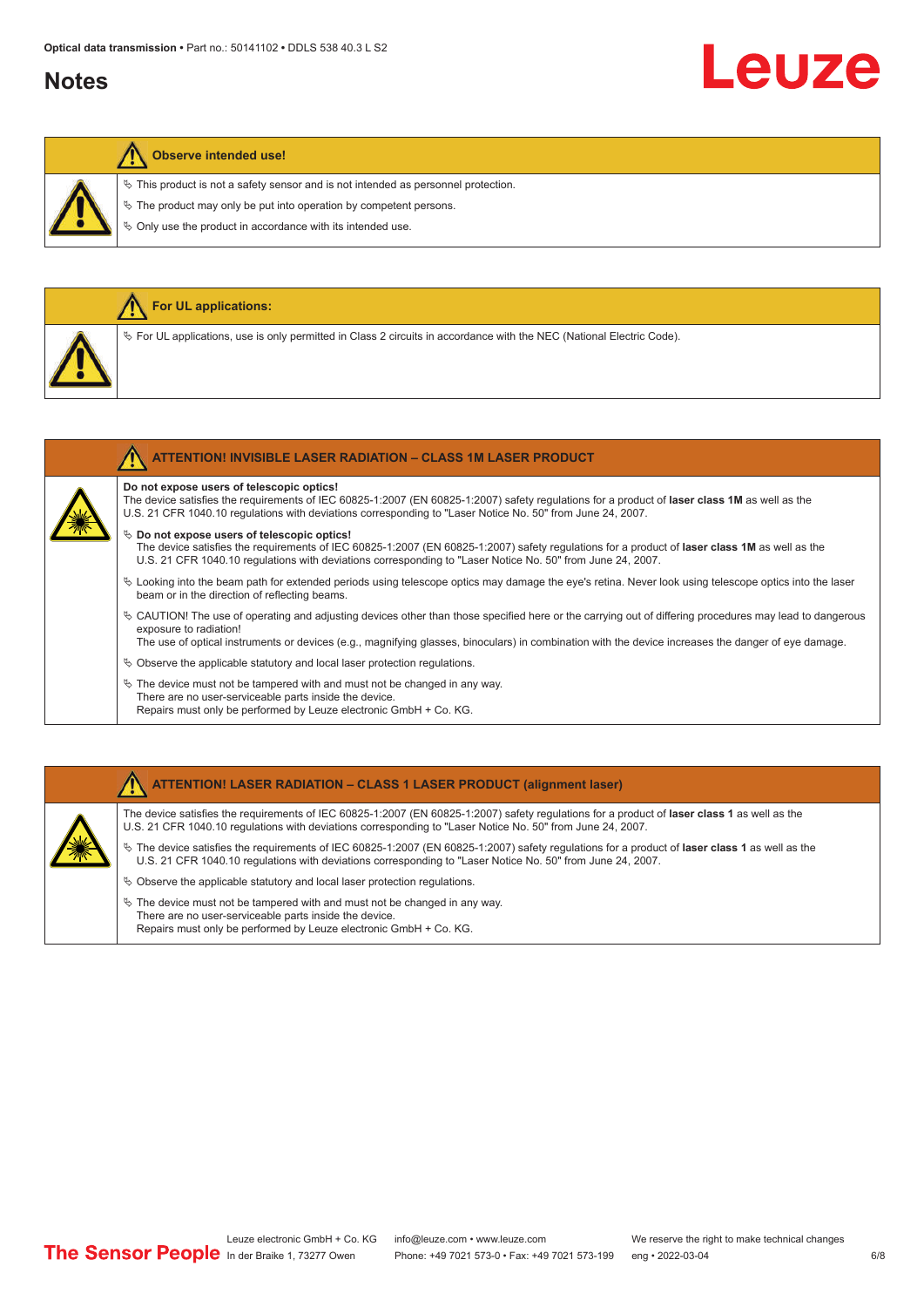#### **Accessories**

## Leuze

### Connection technology - Connection cables

|            | Part no. | <b>Designation</b>      | <b>Article</b>   | <b>Description</b>                                                                                                                                                                            |
|------------|----------|-------------------------|------------------|-----------------------------------------------------------------------------------------------------------------------------------------------------------------------------------------------|
| <b>ALL</b> | 50132079 | KD U-M12-5A-V1-<br>050  | Connection cable | Connection 1: Connector, M12, Axial, Female, A-coded, 5-pin<br>Connection 2: Open end<br>Shielded: No<br>Cable length: 5,000 mm<br>Sheathing material: PVC                                    |
|            | 50135074 | KS ET-M12-4A-P7-<br>050 | Connection cable | Suitable for interface: Ethernet<br>Connection 1: Connector, M12, Axial, Male, D-coded, 4-pin<br>Connection 2: Open end<br>Shielded: Yes<br>Cable length: 5,000 mm<br>Sheathing material: PUR |

### Connection technology - Interconnection cables

|        |   | Part no. | <b>Designation</b>                     | <b>Article</b>        | <b>Description</b>                                                                                                                                                                                                               |
|--------|---|----------|----------------------------------------|-----------------------|----------------------------------------------------------------------------------------------------------------------------------------------------------------------------------------------------------------------------------|
|        |   | 50137078 | <b>KSS ET-M12-4A-</b><br>M12-4A-P7-050 | Interconnection cable | Suitable for interface: Ethernet<br>Connection 1: Connector, M12, Axial, Male, D-coded, 4-pin<br>Connection 2: Connector, M12, Axial, Male, D-coded, 4-pin<br>Shielded: Yes<br>Cable length: 5,000 mm<br>Sheathing material: PUR |
| C<br>丝 | Ö | 50135081 | <b>KSS ET-M12-4A-</b><br>RJ45-A-P7-050 | Interconnection cable | Suitable for interface: Ethernet<br>Connection 1: Connector, M12, Axial, Male, D-coded, 4-pin<br>Connection 2: RJ45<br>Shielded: Yes<br>Cable length: 5,000 mm<br>Sheathing material: PUR                                        |

### Connection technology - Connectors

| Part no. | <b>Designation</b> | <b>Article</b> | <b>Description</b>                                                                          |
|----------|--------------------|----------------|---------------------------------------------------------------------------------------------|
| 50020501 | KD 095-5A          | Connector      | Connection: Connector with screw terminals, M12, Axial, Female, A-coded, 5<br>-pin          |
| 50112155 | S-M12A-ET          | Connector      | Suitable for interface: Ethernet<br>Connection: Connector, M12, Axial, Male, D-coded, 4-pin |